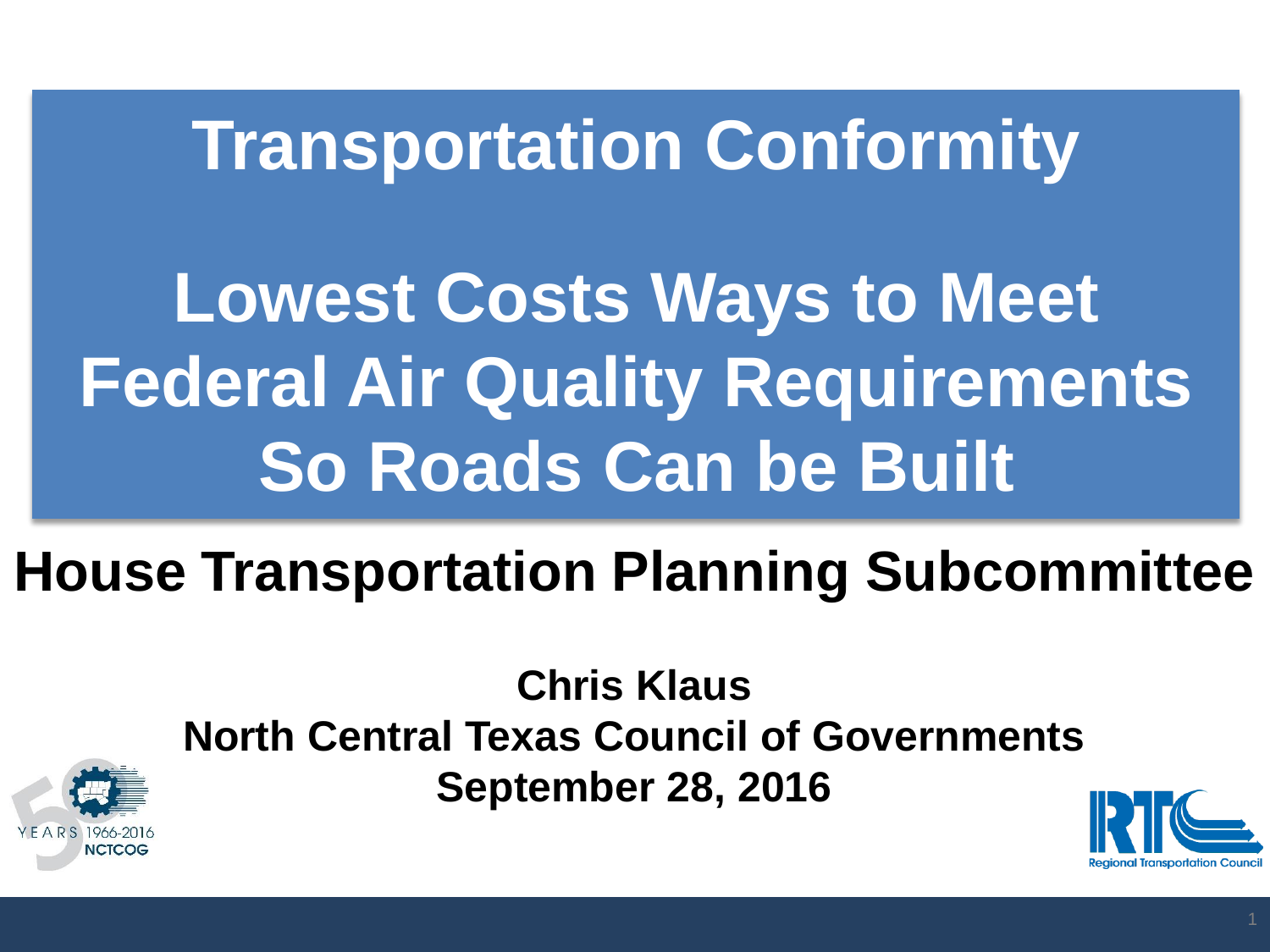### **SIGNIFICANCE OF TRANSPORTATION CONFORMITY**

### **Billions of dollars in funding for a safe, efficient, and reliable multimodal transportation system...**

### **…Is based on a successful transportation conformity determination in nonattainment areas…**

### **…which relies on local and State emission reduction solutions.**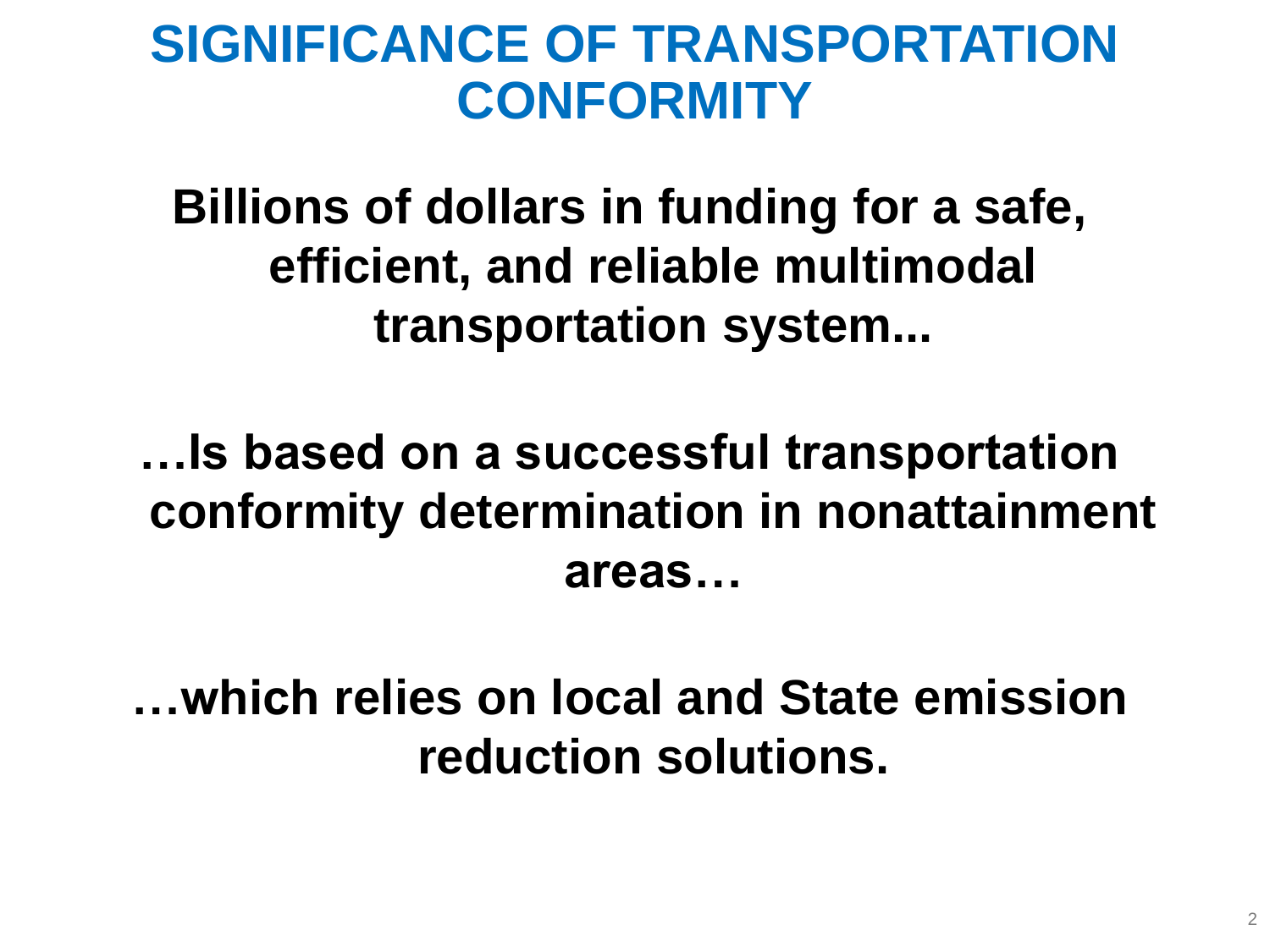### **SUCCESSFUL TRANSPORTATION Priorities**

### **Conformity is essential in nonattainment areas Dallas-Fort Worth, Houston El Paso, San Antonio (Future)**

**Metropolitan Transportation Plan approval relies on successful USDOT conformity determination**



3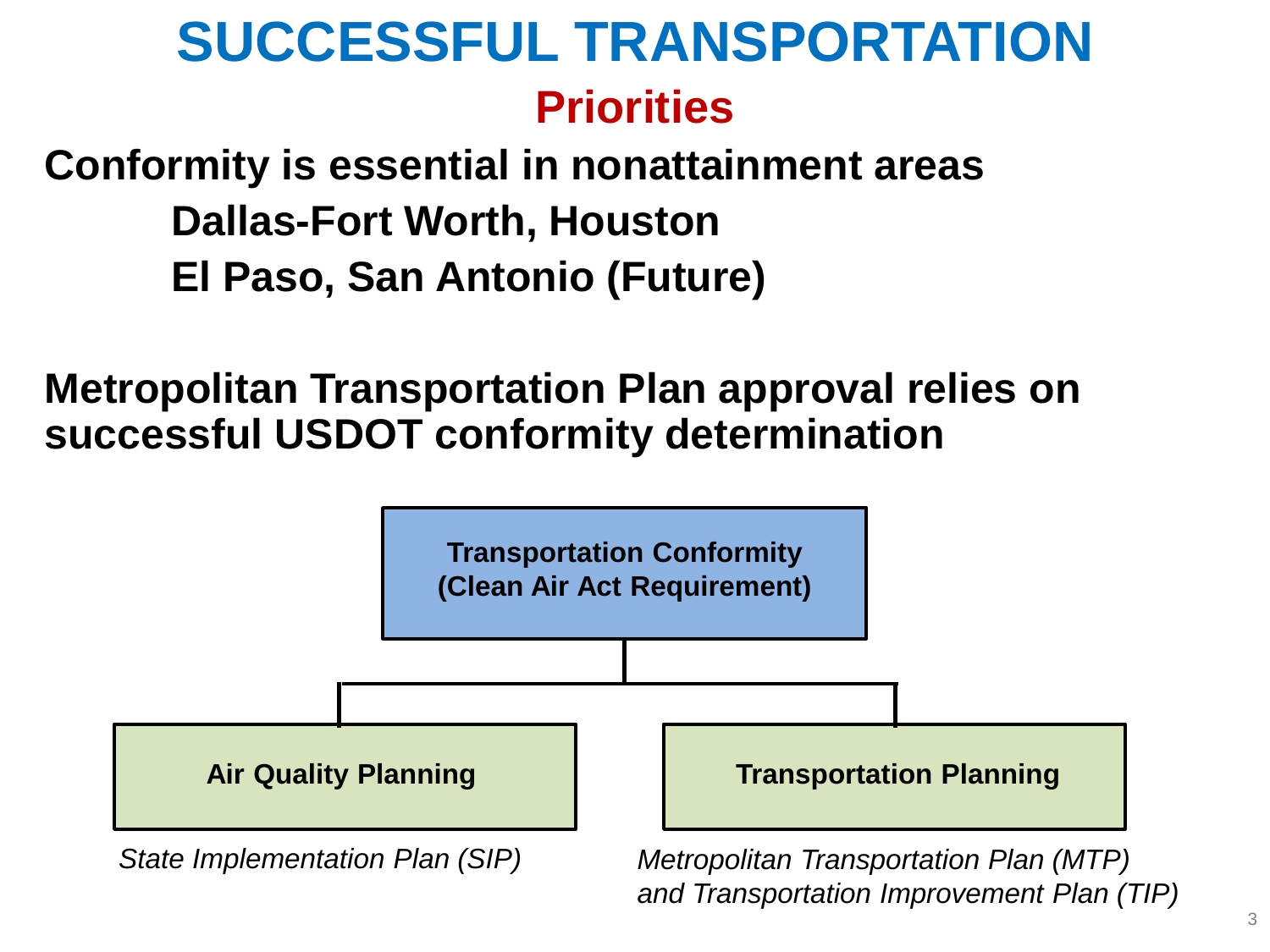### **TRANSPORTATION CONFORMITY DFW Region NO<sup>X</sup> Scenario**



**Emission limits (Motor Vehicle Emission Budgets) for conformity are predetermined, utilizing outdated assumptions**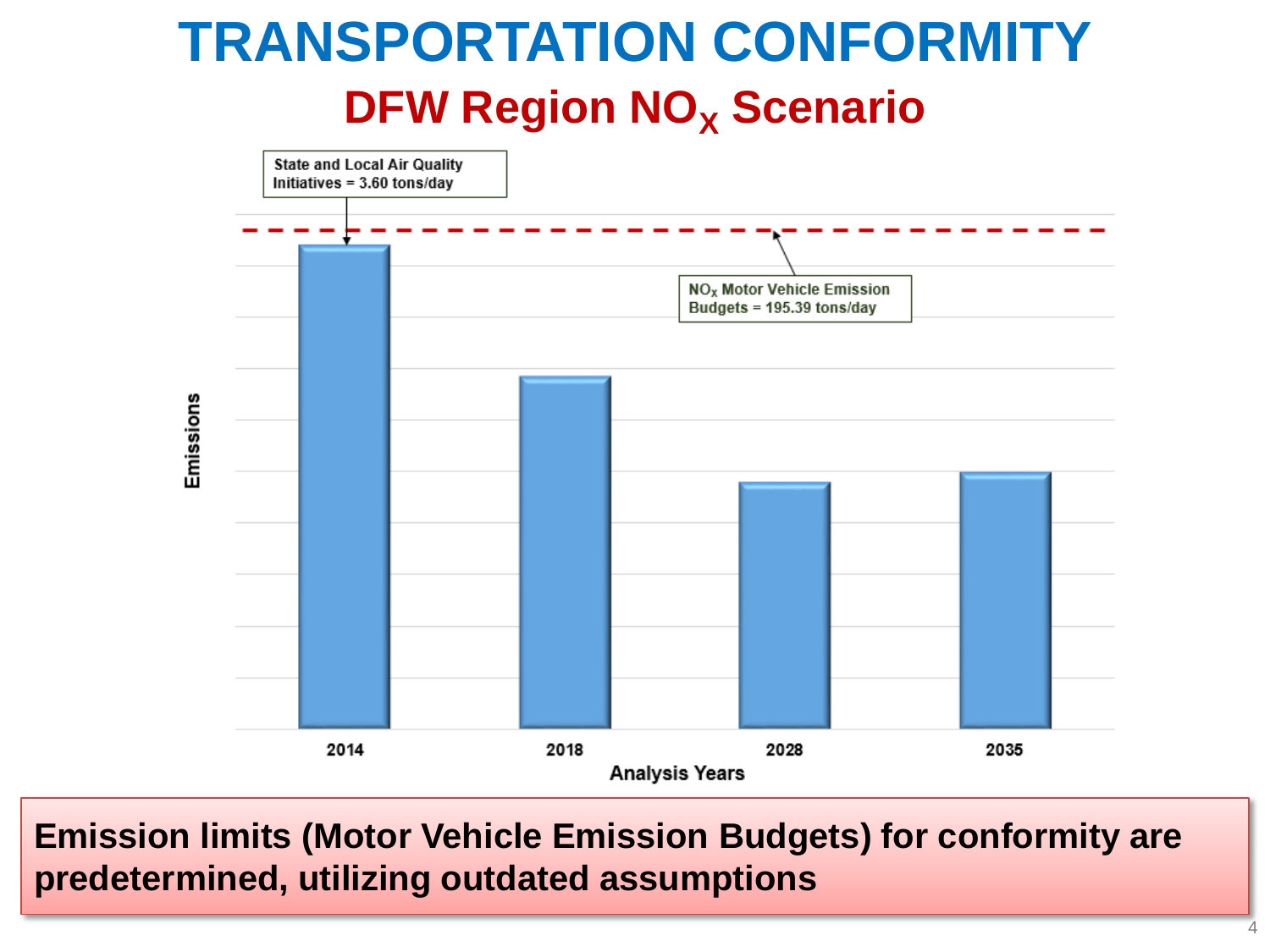### **ACCELERATE FLEET TURNOVER Age Distribution of Registered Heavy-Duty Vehicles**



**67% of Heavy-Duty Vehicles Pre-Date Current Engine Emissions Standards**

**35% are 2004 or Older, with NO<sub>X</sub> Emissions Rates 20x higher than new engines**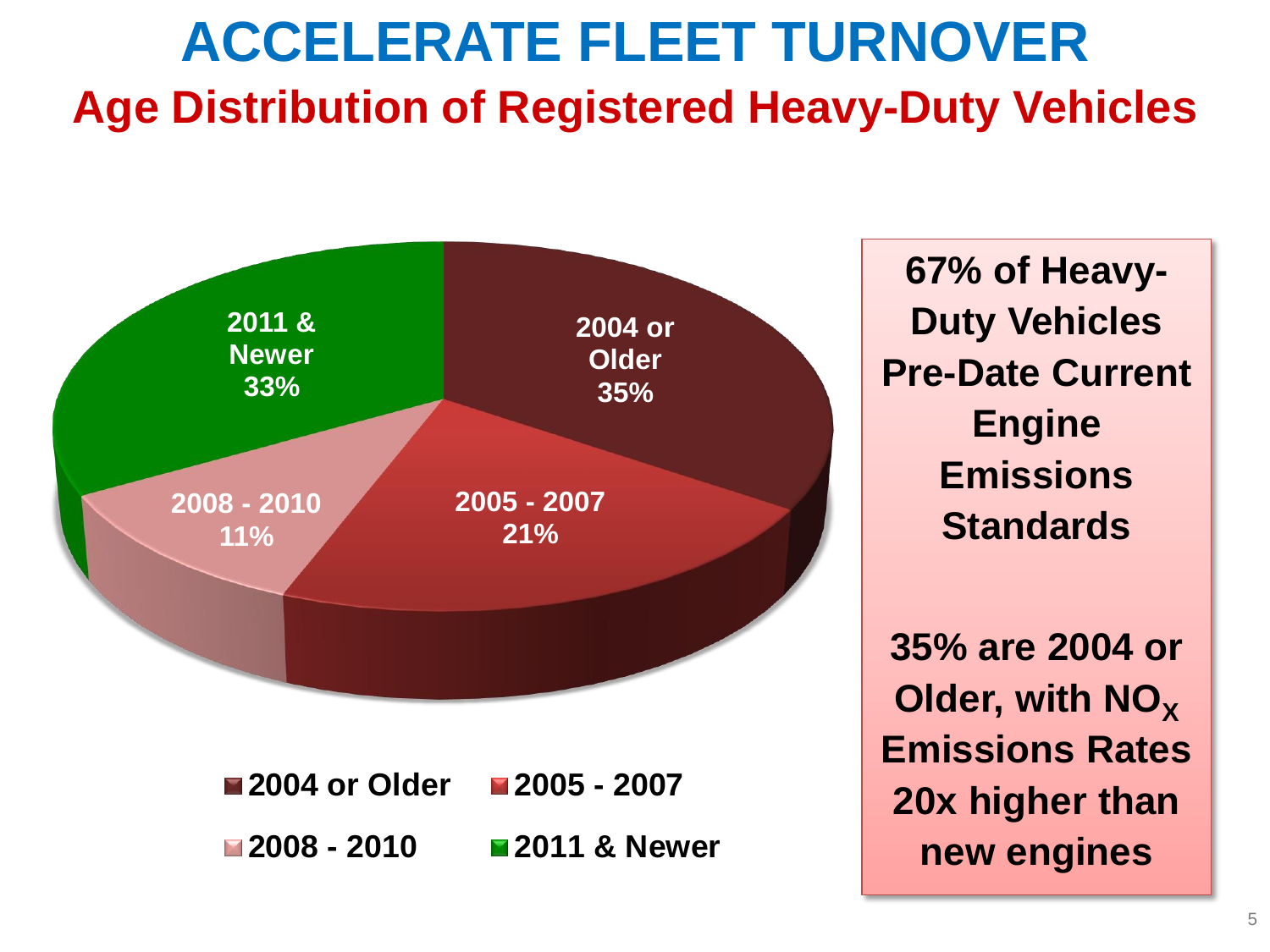### **Vehicle Miles of Travel and NO<sub>X</sub> Heavy-Duty vs. Light-Duty Vehicles**



#### **Approximately 8% of heavy-duty vehicles account for 55% of emissions**

VMT = Vehicle Miles Traveled  $6$ 

Source: 2016 Dallas-Fort Worth Transportation Conformity, http://www.nctcog.org/trans/air/conformity/2016TransportationConformity.asp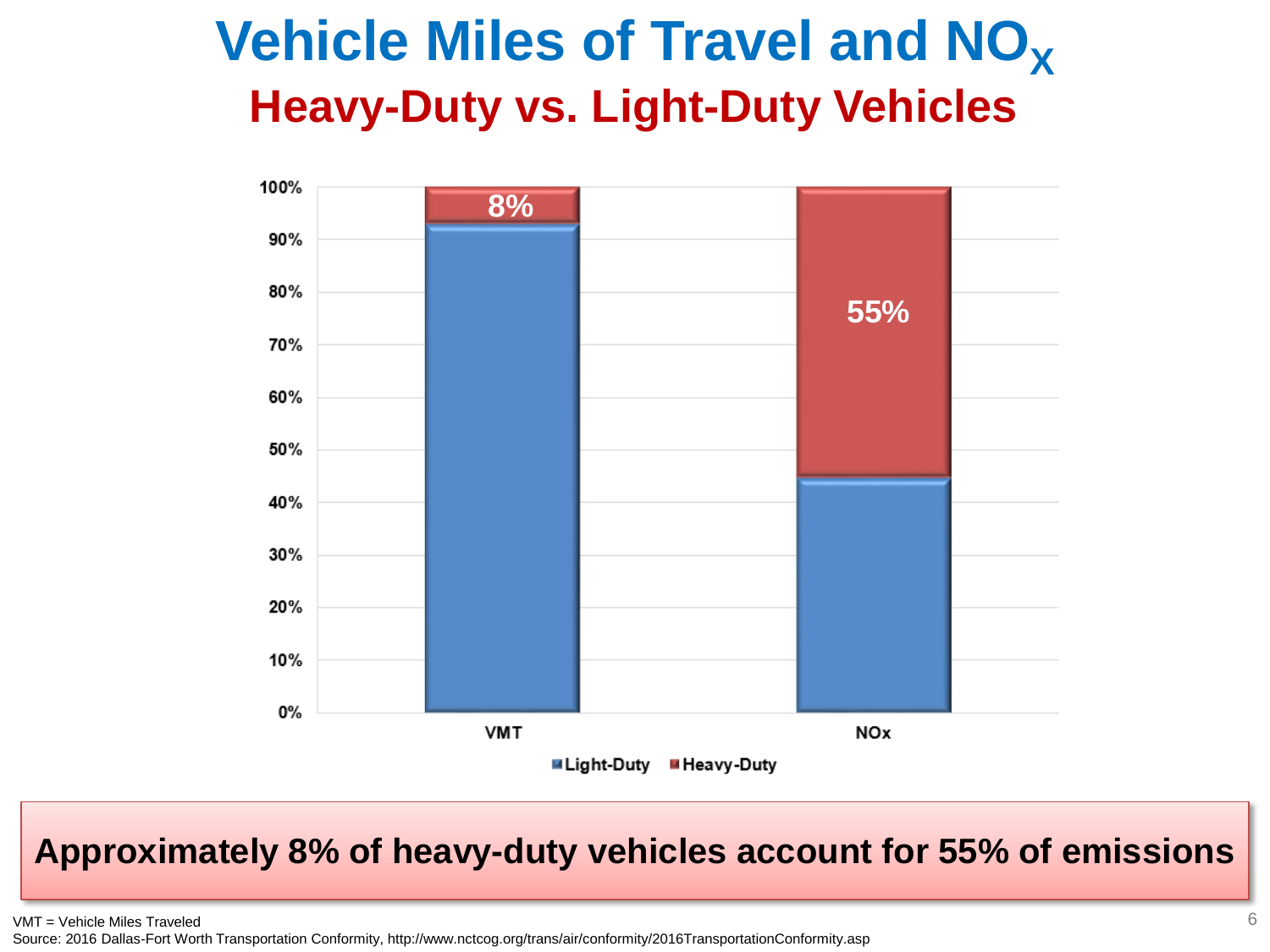### **PROGRAM COST EFFECTIVENESS<sup>1</sup> Cost per Ton NO<sub>x</sub> Reduced**



<sup>1</sup> Source: FHWA-Cost Effectiveness Tables Summary. [http://www.fhwa.dot.gov/environment/air\\_quality/cmaq/reference/cost\\_effectiveness\\_tables/costeffectiveness.pdf](http://www.fhwa.dot.gov/environment/air_quality/cmaq/reference/cost_effectiveness_tables/costeffectiveness.pdf), page 13.

7